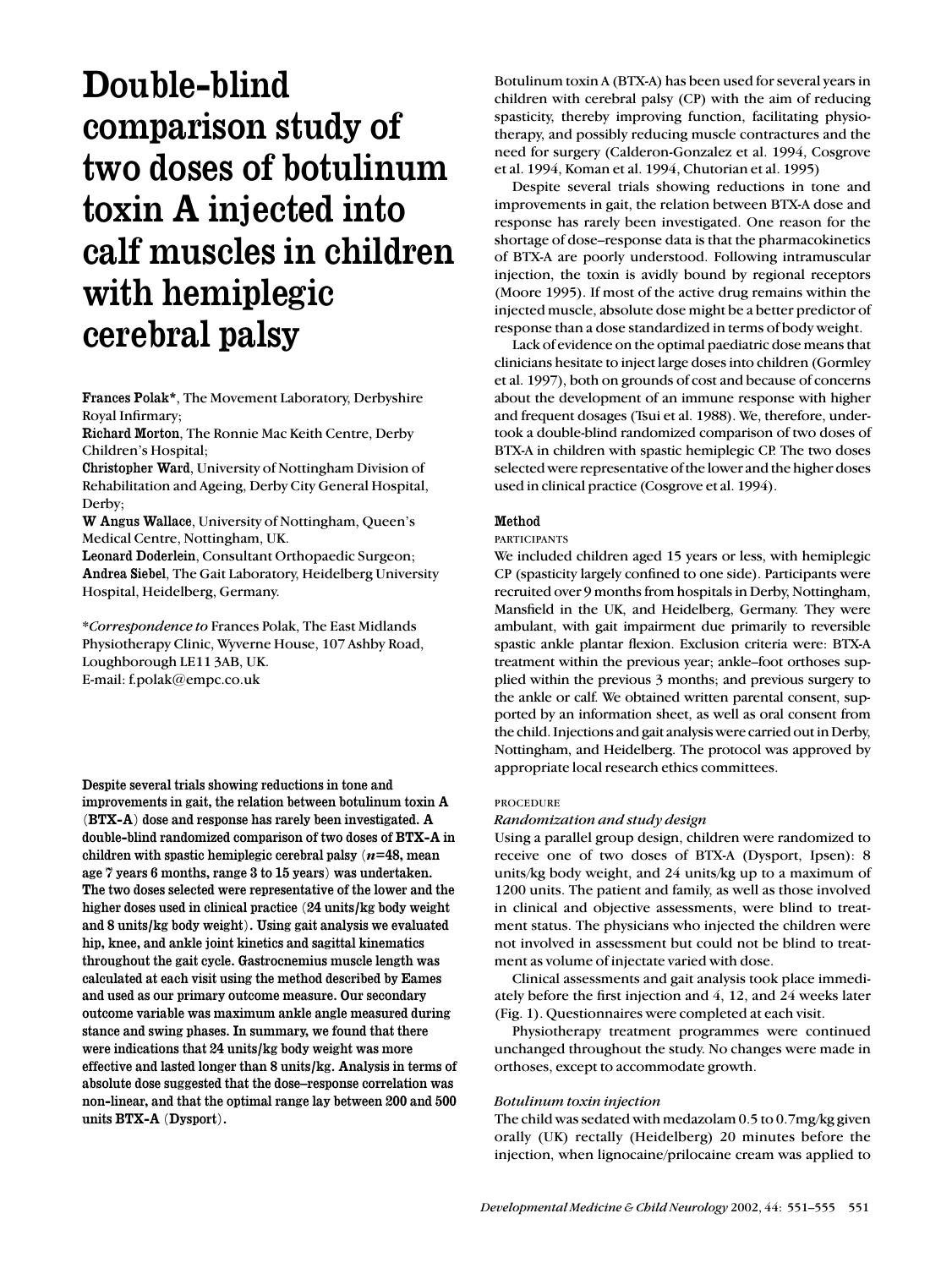the calf. BTX-A was dissolved in saline to a concentration of 100 units/mL. Injections were designed to target both gastrocnemius and soleus muscles. The appropriate dose of BTX-A was injected in six equal fractions, using the technique of Cosgrove and Graham (1995) on either side of a reference line originating midway between the medial and lateral malleoli and terminating midway between the medial and lateral femoral epicondyles. Four fractions were given 0.5 to 1cm into the muscle, two at 2cm either side of a point at the lower boundary of the first (proximal) fifth of the reference line and two fractions at points 2cm more distally. At the distal sites a further two fractions were given 1 to 1.5cm into the muscle.

# *Gait analysis and clinical assessment*

We performed the assessments using a Kistler force plate (Kistler Instruments, Switzerland) at each centre, and a sixcamera Elite Motion Analysis system (BTS, Milan, Italy; used in Derby), a CODA-3 mpx 30 kinematic scanner (Charnwood Dynamics, Loughborough, UK; used in Nottingham), and a six-camera Vicon system (Oxford Metrics, Oxford, UK; used in Heidelberg). The data from the three systems were judged compatible following interlaboratory reliability studies (Polak and Attfield 1996).

We evaluated hip, knee, and ankle joint kinetics and sagittal kinematics throughout the gait cycle. A minimum of three trials were completed in which the force plate was struck, allowing the mean for each kinematic and kinetic parameter to be calculated. Gastrocnemius muscle length was calculated at each visit using the method described by Eames and coworkers (1999). The model, based on anthropometric data obtained from healthy children, defines the length of the gastrocnemius muscle from origin to insertion, including the musclo-tendonous unit. Muscle lengths were standardized as a percentage of a theoretical length for the individual child in the anatomical position. This process allows direct comparison between children of differing ages and heights, who are growing during the treatment period. Mean gastrocnemius length was calculated for each data point during the three gait cycles. The primary outcome variable was mean maximum

#### Table I: Characteristics of patients

|                           | High-dose group<br>$n=25$ | Low-dose group<br>$n=23$ |
|---------------------------|---------------------------|--------------------------|
| Female                    | 10                        | 9                        |
| Male                      | 15                        | 14                       |
| Mean age at visit $1(y)$  | 7.5                       | 7.8                      |
| Age range at visit $1(y)$ | 3 to 13                   | 3 to 15                  |

gastrocnemius length (maxGL), expressed as a percentage of the theoretical length.

The dynamic component of gastrocnemius muscle shortening was defined as the difference between maximum passive length and maxGL, divided by the passive length (Eames et al. 1999). Fixed contracture was measured as the difference between maximal passive dorsiflexion on the affected side and maximal passive dorsiflexion on the unaffected side.

We used goniometry to measure passive joint angles required for gastrocnemius length calculation, as well as contracture and range of movement at the hips, knees, and ankles. Ankle angles were measured with the subtalar joint locked in inversion and the knee at 90° and at 180°.

At each visit parents completed an adverse events checklist, which included specific symptoms previously reported and related to the pharmacology of BTX-A, and an equal number of filler questions.

# *Analysis of results*

Our primary criterion for successful treatment was an increase in the maximum length attained by gastrocnemius during the gait cycle (maxGL). This was interpreted as a positive treatment response, provided it was not associated with decreased ankle power at toe-off. Our secondary outcome variable was maximum ankle angle measured during stance and swing phases. All statistical tests were two-tailed; significance was accepted at the 5% level.

Due to doubts about the appropriate basis for comparing doses of BTX-A (see above), secondary analysis compared responses in terms of absolute dose, which varied according to body weight.

# Results

Table I shows the characteristics of participants. Full data are available on 48 children aged 3 to 15 years (mean age 7 years 6 months). All were assessed at 4 weeks but one withdrew before visit 3 at 12 weeks post injection (see *Adverse effects* section below).

Power did not decrease at toe-off in any child, and increased maxGL was therefore interpreted as a positive treatment response. Compared with baseline, maxGL increased significantly at 4 weeks in both the high-dose (24 units/kg) and the low-dose (8 units/kg) groups. For all the children injected, the mean increase in maxGL at 4 weeks was 0.96 % (*n*=48; *p*<0.001; *t*-test).

COMPARISON OF TREATMENT GROUPS AT 4 WEEKS POST INJECTION Compared with baseline, the mean increase at 4 weeks in the low-dose group (*n*=23) was 0.79% (*p*<0.01), and for the high-dose group  $(n=25)$  was  $1.1\%$   $(p<0.01)$ . However, there

| Week:                                                               | 0 | 4 | 12 | 24 |
|---------------------------------------------------------------------|---|---|----|----|
| BTX-A injection (8 or 24 units/kg)                                  |   |   |    |    |
| Gait analysis                                                       |   |   |    |    |
| Anthropometry and joint angles for gastrocnemius length calculation |   |   |    |    |
| Passive joint angles                                                |   |   |    |    |

Figure 1: *Schedule of*  $injections$  and assessments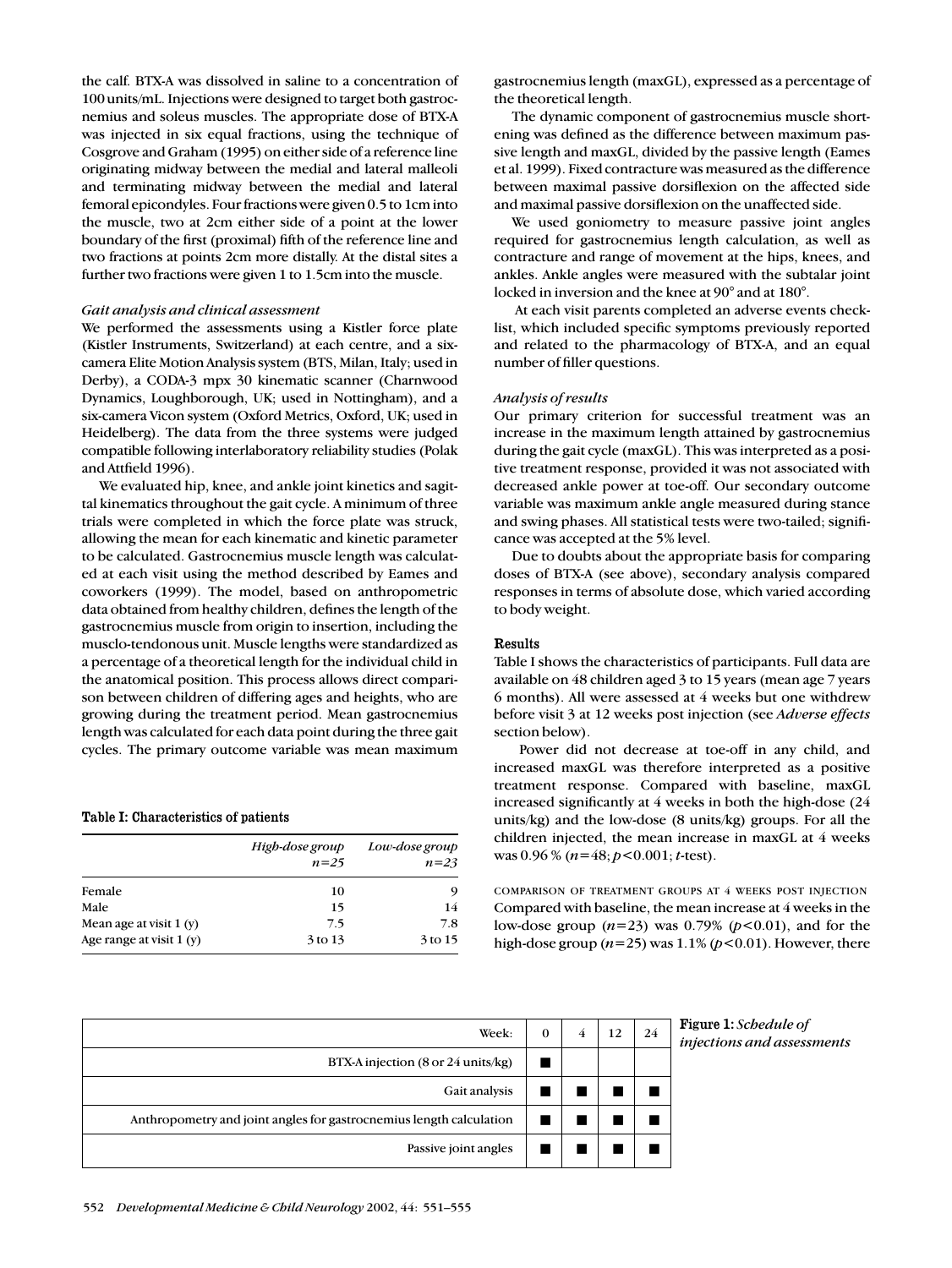was no significant difference between the two groups in mean increase of maxGL (*p*=0.29; unpaired *t*-test).

At 4 weeks in the high-dose group, ankle angle in stance showed significantly greater maximal dorsiflexion in stance  $(p<0.001)$  and swing  $(p<0.05)$  than at baseline, but these differences were not seen in the low-dose group (*p*>0.05).

#### DURATION OF TREATMENT RESPONSE

At 12 weeks following injection, maxGL remained significantly above baseline in the high-dose group  $(p<0.05)$  but not in the low-dose group. At 24 weeks maxGL did not differ significantly from baseline in either group.

At 12 weeks, there was still significantly greater dorsiflexion in stance in the high-dose group  $(p<0.01)$  when compared with baseline, but with no difference in dorsiflexion in swing. Neither of these variables was improved at 12 weeks compared with baseline in the low-dose group. At 24 weeks neither group significantly differed from baseline.

#### ANALYSIS IN TERMS OF ABSOLUTE DOSE

We plotted maxGL change against absolute dose at 4 weeks and at 12 weeks post injection. The plot shown in Figure 2 suggests a peak response in the middle dose range. To test this, we divided children into four quartiles according to absolute dose (quartile 1: 100 to 180 units BTX-A; quartile 2: 181 to 350 units BTX-A; quartile 3: 351 to 500 units BTX-A; quartile 4: >500 units BTX-A). Mean change in maxGL was significantly greater in the second and third quartiles than in the first and fourth quartiles (*p*<0.001, *t*-test).

# ASSESSMENT OF RESPONSE IN TERMS OF SPASTICITY AND **CONTRACTURES**

For the sample as a whole, the mean dynamic component before injection was 1.78%. There was no correlation between the extent of pretreatment dynamic component (an index of severity of spasticity) and change in maxGL (an index of treatment response). Similarly, we found no correlation between treatment response and the pretreatment extent of passive ankle dorsiflexion, expressed as a percentage of the extent of dorsiflexion measured in the non-hemiplegic ankle.

#### ADVERSE EFFECTS

The child who received the highest dose (1200 units) was withdrawn from the trial because he fell at school 3 days after injection, and reported mild generalized weakness lasting 4 weeks. Table II shows the reported adverse events and the number of filler questions reported in the adverse event questionnaire.

# Discussion

The purpose of this study was to compare the pharmacological effectiveness of two doses of BTX-A. Our outcome criteria were therefore measures of impairment rather than of disability. Measurement of changes in spasticity over time in response to BTX-A is not easy, because of the magnitude and variability of responses in heterogeneous patient groups. We used gait analysis to assess changes in maximum muscle length as the primary outcome, as developed by Eames and coworkers (1999). Our secondary measure was an increase in ankle dorsiflexion in stance and swing; this is less reliable as it depends on variations in simultaneous knee flexion altering the position of origin of gastrocnemius. Nevertheless, this measure has been used satisfactorily by others in BTX-A trials, either by objective gait analysis (Sutherland et al. 1999, Wahl et al. 2000) or by observation (Koman et al. 2000).

# Table II: Symptoms reported in adverse events questionnaire 4 weeks following injection

| Treatment group | Filler symptoms | <i>Specific symptoms</i> |  |  |
|-----------------|-----------------|--------------------------|--|--|
| High dose       |                 |                          |  |  |
| Low dose        |                 |                          |  |  |

Three specific symptoms were listed on adverse effects form: pain at injection site, increased difficulty in swallowing, and weakness of the limbs on the 'good side'. All reported specific symptoms were pain at injection site except one child in high-dose group reported generalized weakness in lower limbs. No one reported increased difficulty with swallowing. Filler questions included headache, off food, nausea, dizziness, difficulty sleeping, sore throat.



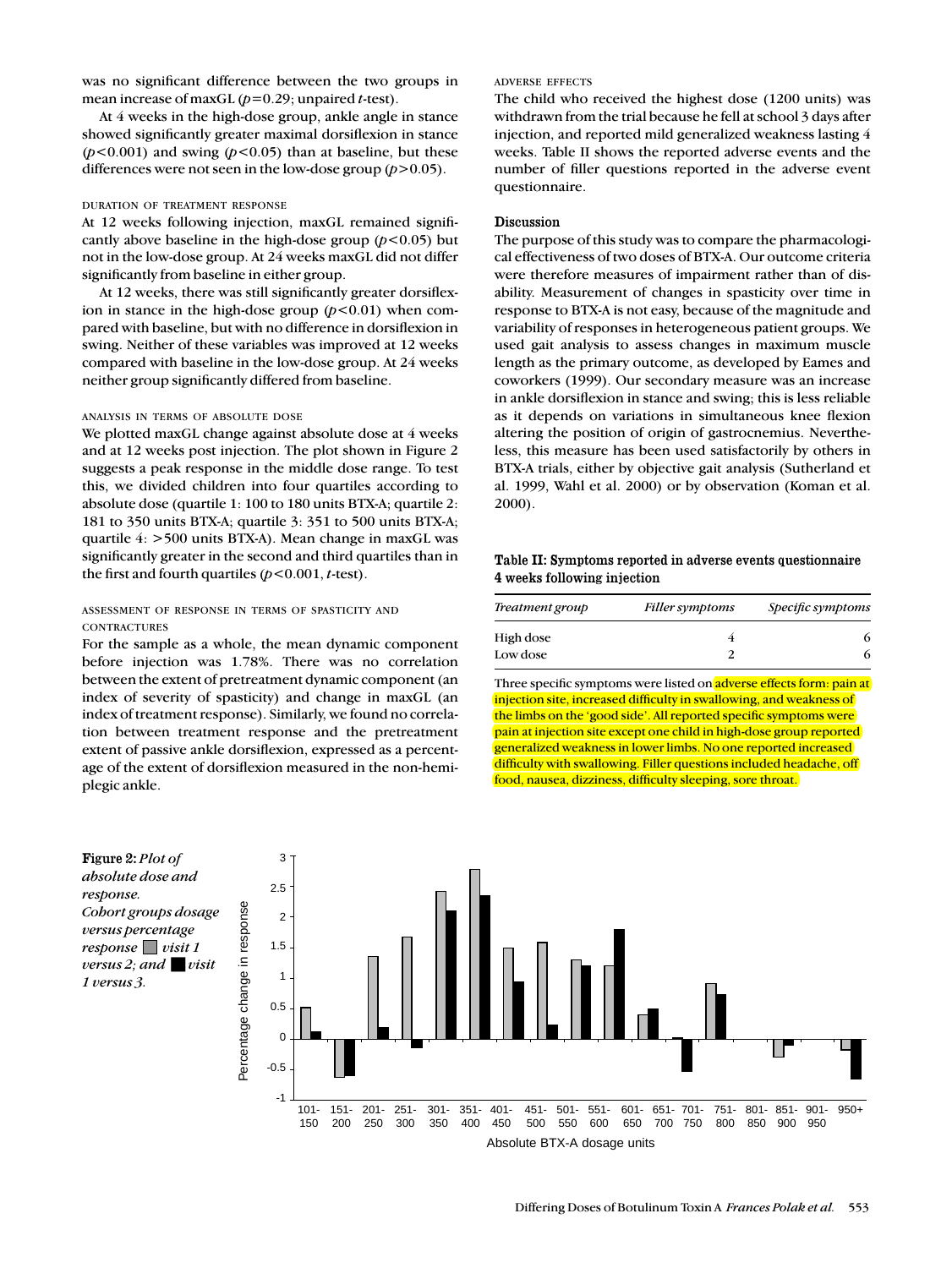We found that BTX-A injections in the spastic gastrocnemius muscles of children with hemiplegia result in significant muscle elongation at 4 weeks in low or high dosage. A mean change in maxGL of 0.96% compares with 1.1% reported by Eames and colleagues (1999), 4 weeks following injection of BTX-A of children with hemiplegia and diplegia. The two doses we compared, 8 and 24 units/kg body weight, were within the range reported to be employed in clinical practice (Calderon-Gonzalez 1994, Cosgrove et al. 1994). Four weeks following injection, there was no significant difference between the two doses in their effect on maximum length of gastrocnemius during the gait cycle (maxGL). However, the higher dose (24 units per/kg) was superior at 4 weeks in its effect on dorsiflexion in swing and stance (highdose group ankle dorsiflexion in stance *p*<0.01 and ankle dorsiflexion in swing *p*<0.05 compared with baseline). Moreover, significant improvement in maxGL and in dorsiflexion in stance was maintained at 12 weeks in the highdose group but not in the low-dose group. There was no difference in reporting of adverse events.

Fixed contractures are an important confounding factor in any study of the efficacy of treatment for spasticity. Wissel and coworkers (1999), in finding a better response in children under 7 years of age, suggested that they might have had less contractures. Eames and colleagues (1999) found that the magnitude of response to BTX-A was proportional to a measure of dynamic spasticity. Using the same measure, and also an index of muscle contracture, we found no significant difference between the two treatment groups in terms of the extent of dynamic spasticity or irreversible muscle shortening.

One interpretation of our findings is that 24 units/kg body weight is slightly more effective than 8 units/kg body weight, as there was a significant effect on ankle angle at 4 weeks in the high- but not the low-dose group. There was longer duration of action on both maxGL and ankle angle in the high-dose group with little increase in unwanted effects. However, we found no significant difference in our primary outcome variable (maxGL) between the high-dose and lowdose groups.

There are few published data on the correlation between dose of BTX-A and clinical effects. The situation is further complicated because of uncertainties about the relative potency of two available preparations: Dysport and Botox. No consistent picture has emerged from dose-ranging studies in either children or adults. Wissel and colleagues (1999), comparing high and low doses of Botox to various lowerlimb muscles in children with CP, found a better response to the high dose in terms of tone reduction, gait velocity, and stride length. Baker (European Dysport Dose Ranging Study 2000) compared three doses of BTX-A (Dysport) divided between both gastrocnemii in 126 children with diplegia, and found that a total dose of 20 units/kg gave better response at 4 weeks than 10 units or 30 units/kg. There have been two recent dose-ranging studies of Dysport in adults. Bakheit and colleagues (2000) compared three doses in upper-limb spasticity following stroke, and found that the middle dose (1000 units) was superior to the lowest dose (500 units) and as effective as the highest dose (1500 unit). In a comparison of three doses for the treatment of hip adductor spasticity, Hyman and colleagues (2000) found a trend towards greater efficacy with increasing dose, but no statistically significant dose–response correlation was noted.

554 *Developmental Medicine & Child Neurology* 2002, 44: 551–555

Previous studies have analyzed dose–response relations in terms of body-weight adjusted doses of BTX-A. Analysis in terms of absolute dose is consistent with the pharmacology of BTX-A. The neurotoxin is known to be rapidly and avidly bound by muscle receptors in the vicinity of injection (Moore 1995), and effective dose may therefore be determined largely by the number of end plates in the target muscle. The number of end plates is constant from birth (Marian 1995), and does not vary with body weight.

We found a peak response in the absolute dose range of 200 to 500 units. A non-linear correlation between dose and response, perhaps due to saturation of motor end plates in the target muscle, could explain the failure to show that the higher dose was significantly more effective than an intermediate dose either in our study or in others (Marian 1995, Bakheit et al. 2000, Hyman et al. 2000). In our study, a fall-off in effectiveness with higher doses could have arisen in two ways. Regional spread of toxin could have caused weakening of tibialis anterior, thereby antagonizing the effect on gastrocnemius length. Regional spread could have been more likely as we chose to use a relatively low concentration (100 units BTX-A/mL), in order to promote distribution of the agent within the injected muscle. An alternative explanation arises from the fact that we targeted soleus as well as gastrocnemius. This was justified by the assumption that soleus makes a major contribution to spastic equinus in children with hemiplegia (Siebal et al. 2000) but it has been suggested that soleus weakness could have allowed excessive ankle dorsiflexion in stance with knee flexion, thus relieving the stretch on gastrocnemius (A Baker, personal communication).

Only one patient, receiving 1200 units, experienced a serious adverse effect. He felt generally weak although his muscle power was not objectively reduced on kinetic assessment at 4 weeks. A multicentre group reporting on dose regimes for Dysport, in which we participated, have recently recommended a maximum dose of BTX-A in children of 30 units/kg body weight, up to a maximum of 1000 units (Bakheit et al. 2001).

In summary, we found that BTX-A treatment was effective in children with hemiplegic CP. There were indications that 24 units/kg body weight was more effective and lasted longer than 8 units/kg. Analysis in terms of absolute dose suggested that the dose–response relation was non-linear, and that the optimal range lay between 200 and 500 units BTX-A (Dysport). This approach to analysis is compatible with what is known about the properties of BTX-A and requires further investigation.

#### *Accepted for publication 6th February 2002.*

#### *Acknowledgements*

We would like to acknowledge the significant contribution the following made to this work: Mr Steve Attfield, Derbyshire Royal Infirmary, Derby; Dr Lesley Henderson, Queen's Medical Centre, Nottingham; Mr James Hunter, Queen's Medical Centre, Nottingham; Dr D Mexatiosis, Heidelberg University Hospital, Heidelberg; Mr Alan Moulton, King's Mill Centre for Health Care Services, Mansfield, Nottinghamshire; Miss Lisa Phillips, Queen's Medical Centre, Nottingham; Mr Jonathon Starck, Derbyshire Royal Infirmary, Derby; Dr Chris Dott, Ipsen Pharmaceuticals.This research was funded by: NHS R and D Directorate (Trent), Ipsen Pharmaceuticals and Heidelberg Gait laboratory.